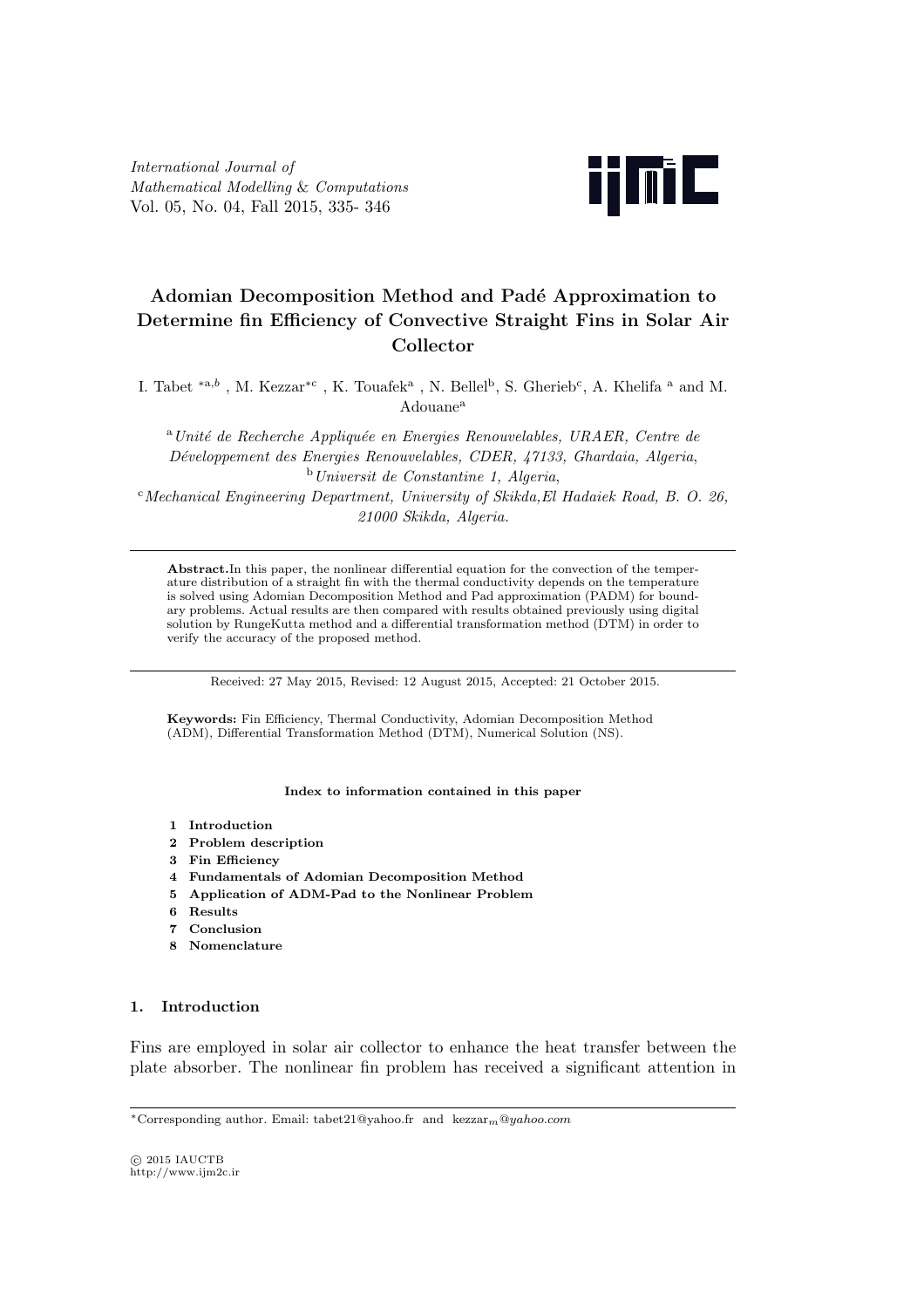recent years in view of its practical applications in semiconductors, heat exchangers, solar thermal collector ,power generators and electronic components[4]. Several researchers have applied well-known numerical techniques to solve the nonlinear fin equation. Some of the pertinent research works include. A.Joneidi [1] used Differential Transformation Method to determine fin efficiency of convective straight fins with temperature dependent thermal conductivity, and he compared to exact solution and fourth order Runge-Kutta numerical solution. and showed that the method provides high accuracy DTM to solve the problems of heat transfer in engineering. Jun-Sheng Duan [2] treated a temperature distribution parameterized of a convective straight fin with temperature-dependent thermal conductivity has been obtained by using a new modified decomposition method MDM.He Also we express the efficiency of the straight fin as a function of the two fin parameters. These results greatly facilitate the parameter analysis for the heat transfer model. As a comparison we also investigate the method of undetermined coefficients in the ADM, by which we find it is difficult to obtain the temperature distribution with any of the parameters  $\beta$  and  $\Psi$ . Safa Bozkurt Coskun [3] used variation iteration method VIM to analyze the efficiency of convective straight fins with temperature dependent thermal conductivity and he compared to Adomian decomposition method ADM and the results from finite element analysis, he concluded that, VIM is an advantageous method when compared to ADM in view of formulation and solution process and the results obtained from both methods and variation iteration method VIM gives good results with reasonable nonlinearity in the governing equation. However, with a highly nonlinear equation, a high-order expression may be needed, D.B. Kulkarni,[4] proposed a digital technique based on the minimization of residue to solve the same physical problem. The near-exact solution obtained thus is used to calculate the effectiveness of aileron. In the case of constant thermal conductivity, the results obtained are validated with analytical solutions, while in the case of variable thermal conductivity; obtained results are corroborated with those previously published in the literature. An excellent agreement in each case consolidates the proposed numerical technique.

### **2. Problem description**

Consider a straight fin with a temperature-dependent thermal conductivity k (T), arbitrary constant cross-sectional area S, perimeter P and length L. The fin is attached to a base surface of uniform temperature Tb and its tip is insulated. Under steady-state conditions, the face of fin is exposed to a convective environment, where the temperature Ta and the heat transfer coefficient h are assumed to be uniform. That we shows in Figure 1 .The one-dimensional energy balance equation is given [1,2]

$$
s\frac{d}{dx}\left[K\left(T\right)\frac{dt}{dx}\right] - Ph\left(T - T_a\right) = 0\tag{1}
$$

Where T is the temperature distribution on the fin and the thermal conductivity of the fin material is assumed to be a linear function of temperature according to

$$
K(T) = K_a [1 + \lambda (T - T_a)] \tag{2}
$$

And where  $k_a$  is the thermal conductivity at the ambient temperature and  $\lambda$  is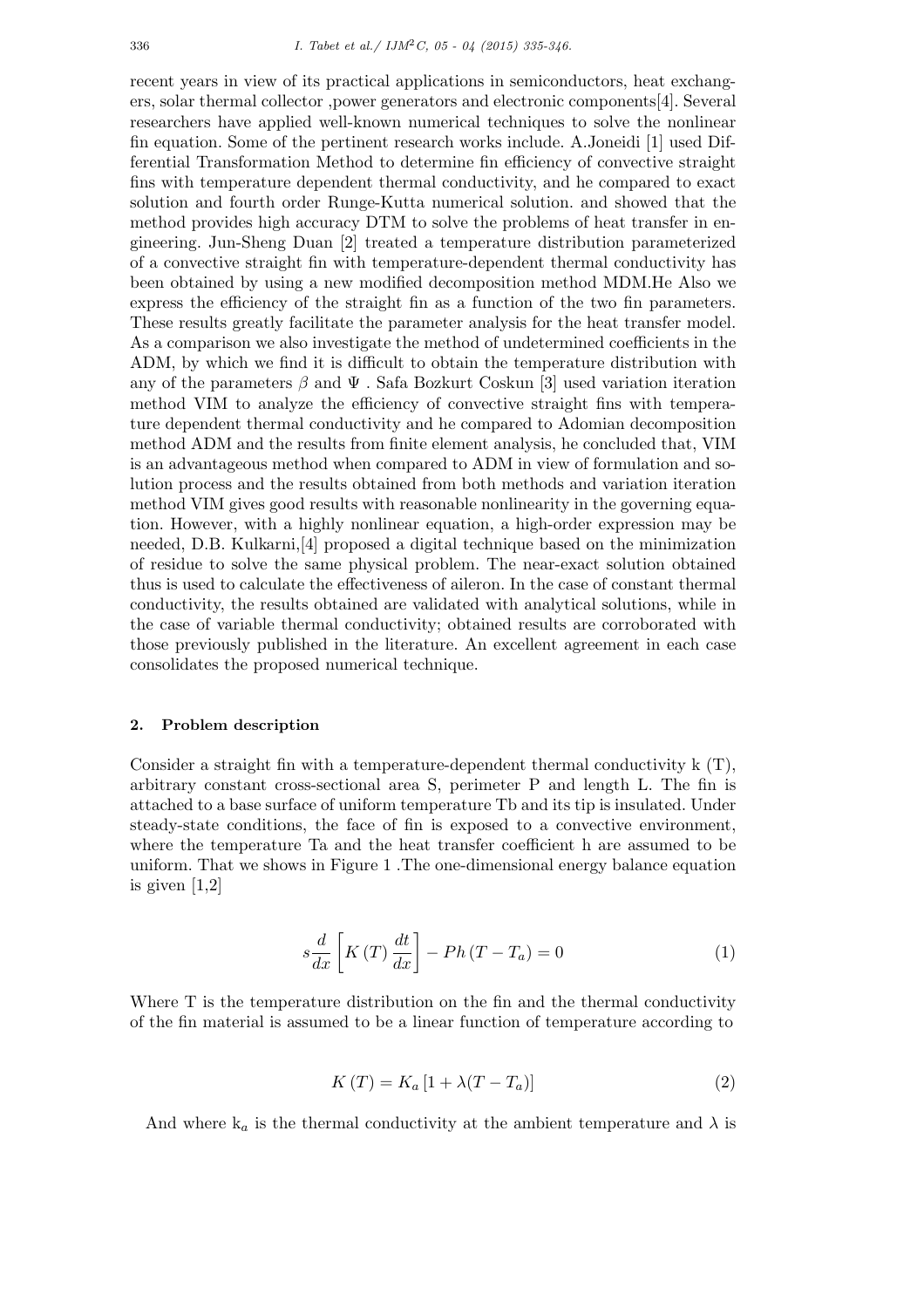Solar air collector



Figure 1. Geometry of a straight fin in solar air collector.

the parameter describing the variation of the thermal conductivity. Employing the following dimensionless variables and parameters.

$$
\theta = \frac{T - T_a}{T_b - T_a}, \xi = \frac{X}{l}, \beta = \lambda (T_b - T_a) \n\Psi^2 = \frac{hPL^2}{k_a S} \theta = \frac{T - T_a}{T_b - T_a} \n\xi = \frac{X}{l}, = (T_b - T_a), \Psi^2 = \frac{hPL^2}{k_a S}
$$
\n(3)

Equation 4 is the governing nonlinear differential equation for the temperature distribution along the length of the fin and the nonlinearity is due to the term *β* For  $\beta=0$  (case of constant thermal conductivity), Equation 4 reduces to a linear differential equation, for which an analytical solution is available. With reference to the nonlinearity in the governing differential equation, it is difficult to arrive at an exact solution to the temperature distribution and researchers often resort to various numerical techniques in order to arrive at approximate solutions.

$$
\frac{d^2\theta}{d\xi^2} + \beta\theta \frac{d^2\theta}{d\xi^2} + \beta\left(\frac{d\theta}{d\xi}\right)^2 - \Psi^2\theta\tag{4}
$$

Subject to the boundary conditions

$$
\frac{d\theta}{d\xi} = 0, xi = 0\tag{5}
$$

$$
\theta = 1, xi = 1 \tag{6}
$$

### **3. Fin Efficiency**

The efficiency of convective fins is defined as the ratio of actual heat transfer to the maximum heat transfer which occurs if the base temperature Tb is maintained throughout the length of the fin. In such an ideal case, the maximum temperature difference can be realized along the entire length of the fin. A highly efficient fin would therefore be; smaller in length, has a high value of thermal conductivity and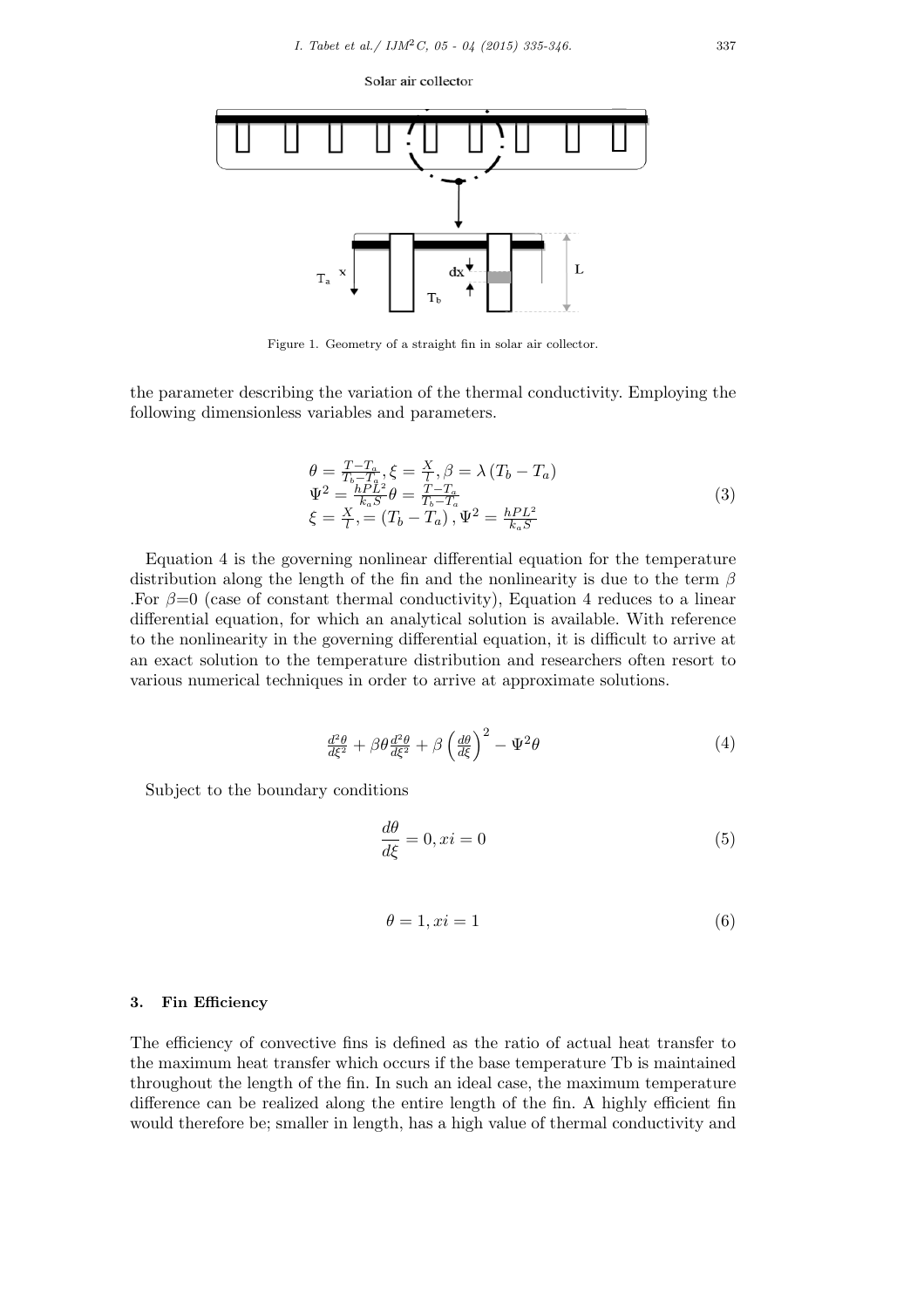operates in a small value of convective heat transfer coefficient. All such Parameters help in maintaining the temperature along the fin as close to the base temperature as possible. Mathematically the efficiency is [1-4].

$$
\eta = \frac{Q}{Q_{ideal}} = \frac{\int_0^l P(T - T_a) dx}{Pb(T_b - T_a)} = \frac{1}{\xi = 0} \theta(\xi) d\xi
$$
\n(7)

We consider the ranges of the two dimensionless fin parameters:

$$
0 < \Psi \le 1.5 \text{ and } 0 \le \beta \le 1
$$

# **4. Fundamentals of Adomian Decomposition Method**

Consider the differential equation

$$
Lu + Ru + Nu = g(t)
$$
\n<sup>(8)</sup>

Where: N is a nonlinear operator, L is the highest ordered derivative and R represents the remainder of linear operator L.

By considering as an n-fold integration for an nth order of L, the principles of method consists on applying the operator L*−*<sup>1</sup> to the expression (6). Indeed, we

$$
L^{-1}Lu = L^{-1}g - L^{-1}Ru - L^{-1}Nu
$$
\n(9)

The solution of Eq.(9) is given

$$
u = \varphi + L^{-1}g - L^{-1}Ru - L^{1}Nu
$$
\n(10)

Where  $\varphi$  is determined from the boundary or initial conditions. For the standard Adomian decomposition method, the solution u can be determined as the infinite series with the components given by:

$$
u = \sum_{n=0}^{\infty} u_n \tag{11}
$$

And the nonlinear term Nu is given as following:

$$
Nu = \sum_{n=0}^{+\infty} A_n (u_0, u_1, \dots, u_n)
$$
 (12)

Where  $A'_{n}s$ , called Adomian polynomials has been introduced by George

$$
A_n(u_0, u_1, ..., u_n) = 1/n! \left[ d^n/(d\lambda^n) \left[ N \left( \sum_{n=0}^{\infty} \lambda^i u_i \right) \right] \right]_{(\lambda=0)}, n = 0, 1, 2, ..., n \quad (13)
$$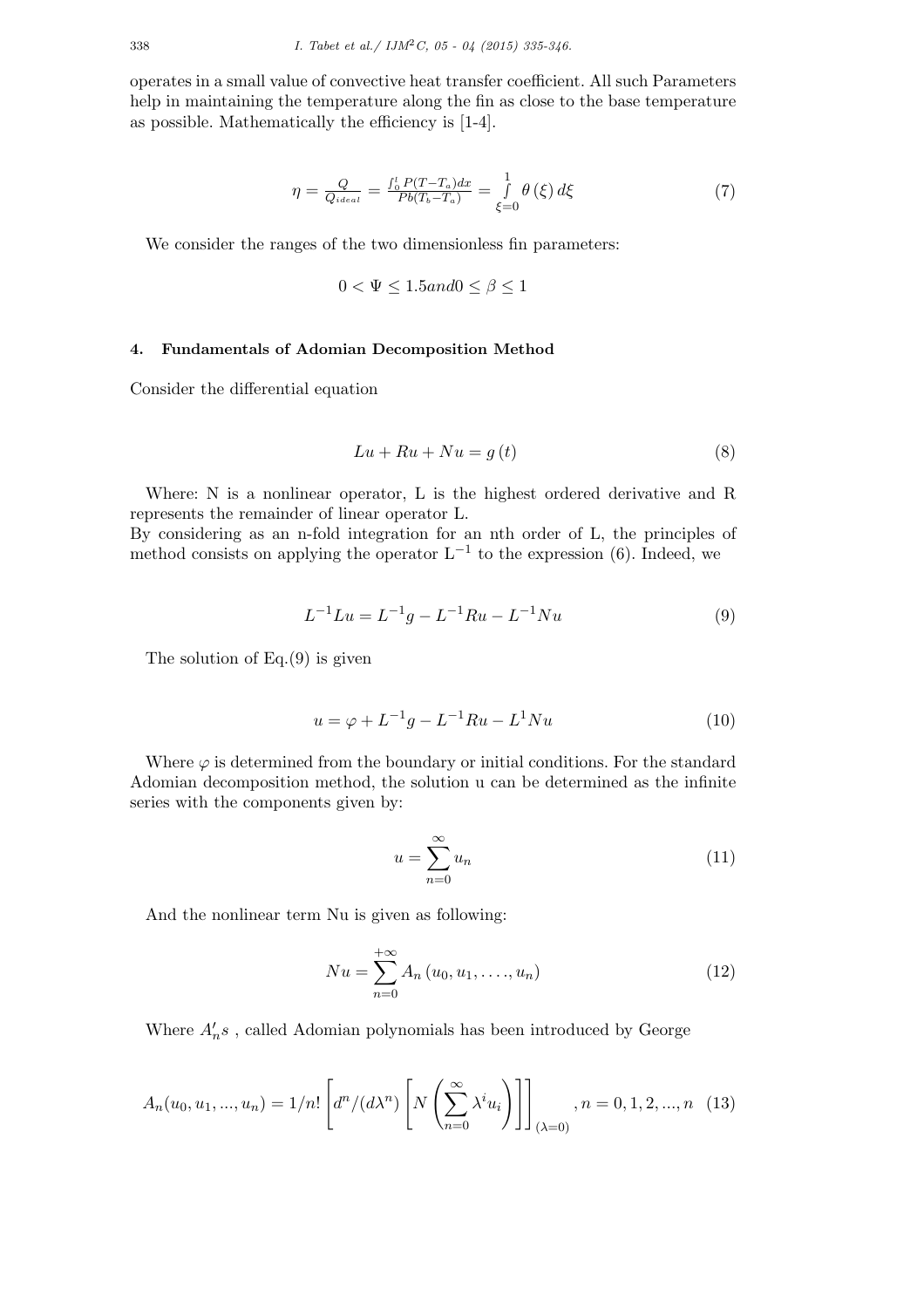By substituting the given series  $(11)$ ,  $(12)$  into both sides of  $(13)$ , we obtain the following expressions:

$$
\sum_{n=0}^{\infty} u_n = \varphi + L^{-1}g - L^{-1}R \sum_{n=0}^{\infty} u_n - L^{-1} \sum_{n=0}^{+\infty} A_n
$$
 (14)

According to Eq. (14), the recursive expression which defines the ADM components  $u_n$  is given as:

$$
u_0 = \varphi + L^{-1}g, u_{n+1} = -L^{-1}(Ru_n + A_n)
$$
\n(15)

Finally after some iterations, the solution of the studied equation can be given s an infinite series by :

$$
u = u_0 + u_1 + u_2 + u_3 + \ldots + u_n \tag{16}
$$

## **5. Application of ADM-Pad to the Nonlinear Problem**

Considering the Eq.  $(9)$ , Eq.  $(4)$  can be written as:

$$
L\theta = -\beta \theta \theta'' - \beta \theta'^2 + \varphi^2 \theta \tag{17}
$$

Where the differential operator L given by  $L = \frac{d^2}{d\eta^2}$  The inverse of operator L is expressed by  $L^{-1}$  and can be represented as:

$$
L^{-1} = \int_{0}^{\eta} \int_{0}^{\eta} \bullet d\eta d\eta \tag{18}
$$

The application of Eq. (10) on Eq. (4) and considering the boundary conditions  $(5,6)$ , we obtain:

$$
\theta(\eta) = \theta(0) + \theta'(0)\eta + L^{-1}(Nu) \tag{19}
$$

Where:

$$
Nu = -\beta \theta \theta'' - \beta \theta'^2 + \varphi^2 \theta \tag{20}
$$

The values of  $(0)$  and  $\theta'(0)$  depend on boundary condition. The boundary conditions are expressed as following:

$$
\theta^{'}(0) = 0 \tag{21}
$$

$$
\theta(0) = c \tag{22}
$$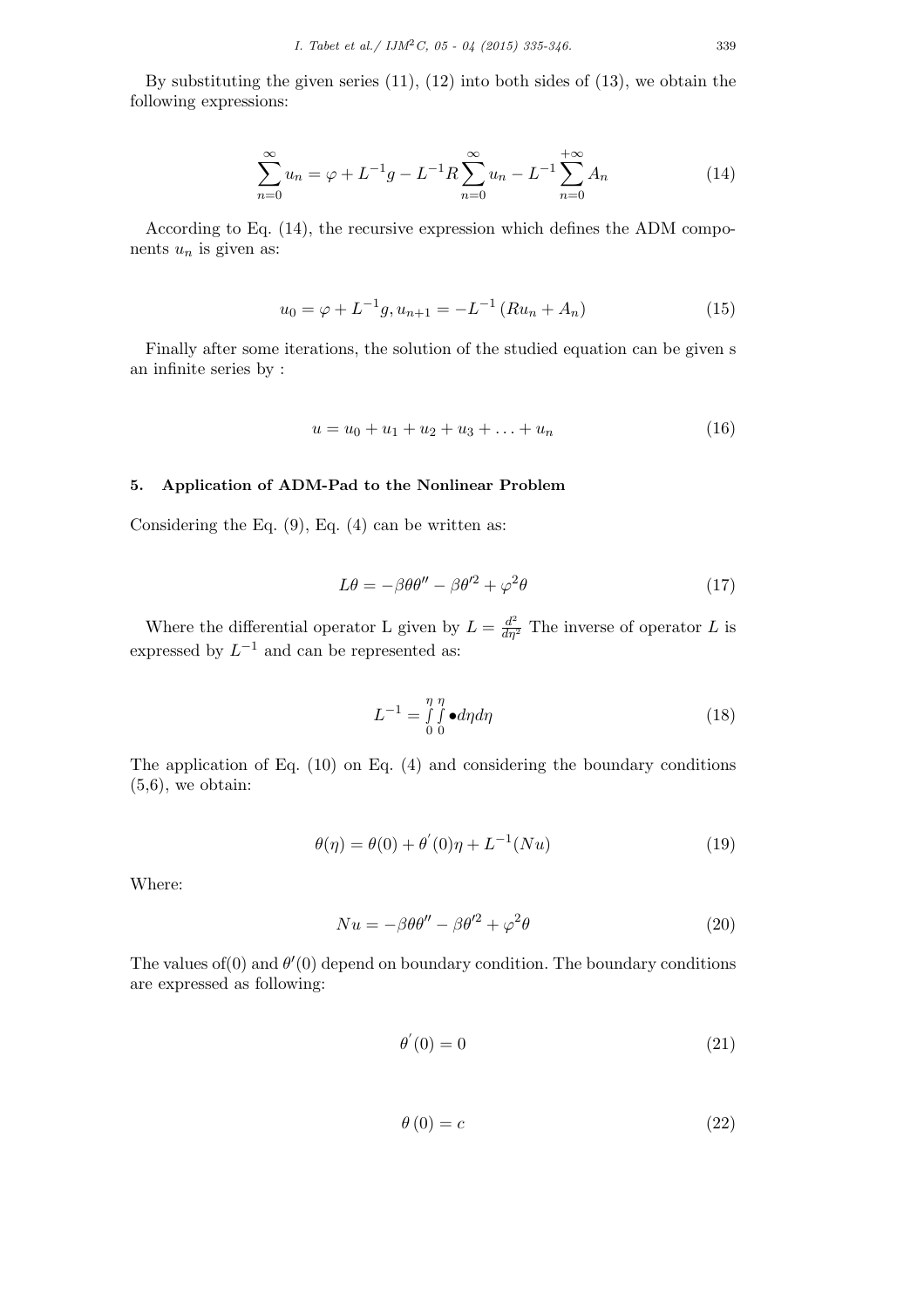By applying the boundary conditions (5) and considering $\theta(0) = c$ , we obtain:

$$
\theta(\eta) = \sum_{n=0}^{\infty} \theta_0 = \theta_0 + L^{-1} (Nu)
$$
\n(23)

Where: $\theta_0 = c$  The terms of Adomian polynomials, are defined by applying Adomian decomposition method as following:

$$
A_0 = c\phi^2 \tag{24}
$$

$$
A_1 = -\beta c^2 \phi^2 + \frac{1}{2} c x^2 \phi^4 - \frac{3}{2} \beta c^2 x^2 \phi^4 \tag{25}
$$

$$
A_2 = \beta^2 c^3 \phi^2 - \frac{1}{2} \beta c^2 \phi^2 \eta^2 \phi^2 - \frac{1}{2} \beta c^2 \eta^2 \phi^4 + \frac{9}{2} \beta^2 c^3 \eta^2 \phi^4 - \frac{3}{2} \beta^3 c^4 \eta^2 \phi^4 + \frac{1}{24} c \phi^2 \eta^4 \phi^4 - \frac{1}{8} \beta c^2 \phi^2 \eta^4 \phi^4 - \frac{5}{8} \beta c^2 \eta^4 \phi^6 + \frac{5}{2} B^2 c^3 \eta^4 \phi^6 - \frac{15}{8} \beta^3 c^4 \eta^4 \phi^6 - \frac{7}{144} \beta c^2 \eta^6 \phi^8 + \frac{7}{24} \beta^2 c^3 \eta^6 \phi^8 - \frac{7}{16} \beta^3 c^4 \eta^6 \phi^8
$$
\n(26)

By using algorithm (15), the first few components of the solution are:

$$
\theta_1 = \frac{1}{2}c\eta^2\phi^2\tag{27}
$$

$$
\theta_2 = -\frac{1}{2}\beta c^2 \eta^2 \phi^2 + \frac{1}{24}c\eta^4 \phi^4 - \frac{1}{8}\beta c^2 \eta^4 \phi^4 \tag{28}
$$

$$
\theta_{3} = \frac{1}{2}\beta^{2}c^{3}\eta^{2}\phi^{2} - \frac{1}{24}\beta c^{2}\phi^{2}\eta^{4}\phi^{2} - \frac{1}{24}\beta c^{2}\eta^{4}\phi^{4} + \frac{3}{8}\beta^{2}c^{3}\eta^{4}\phi^{4} - \frac{1}{8}\beta^{2}c^{4}\eta^{4}\phi^{4} + \frac{1}{720}c\phi^{2}\eta^{6}\phi^{4} - \frac{1}{240}\beta c^{2}\phi^{2}\eta^{6}\phi^{4} - \frac{1}{48}\beta c^{2}\eta^{6}\phi^{6} + \frac{1}{12}\beta^{2}c^{3}\eta^{6}\phi^{6} - \frac{1}{16}\beta^{3}c^{4}\eta^{6}\phi^{6} - \frac{\beta c^{2}x^{8}\phi^{8}}{1152} + \frac{1}{192}\beta^{2}c^{3}\eta^{8}\phi^{8} - \frac{1}{128}\beta^{3}c^{4}\eta^{8}\phi^{8}
$$
\n(29)

Finally, the solution for convergent channel is given by Adomian decomposition method as:

$$
\theta(\eta) = \theta_0 + \theta_1 + \theta_2 + \dots + \theta_n = c + \frac{1}{2}c\eta^2\phi^2 - \frac{1}{2}\beta c^2\eta^2\phi^2 + \frac{1}{24}c\eta^4\phi^4 - \frac{1}{8}\beta c^2\eta^4\phi^4 + \dots
$$
\n(30)

The value of constant c is obtained by solving Eq. (30) using Eq. (7).

We apply Laplace transformation to  $\theta(\eta) = \theta_0 + \theta_1 + \theta_2 + \theta_3$ , which yields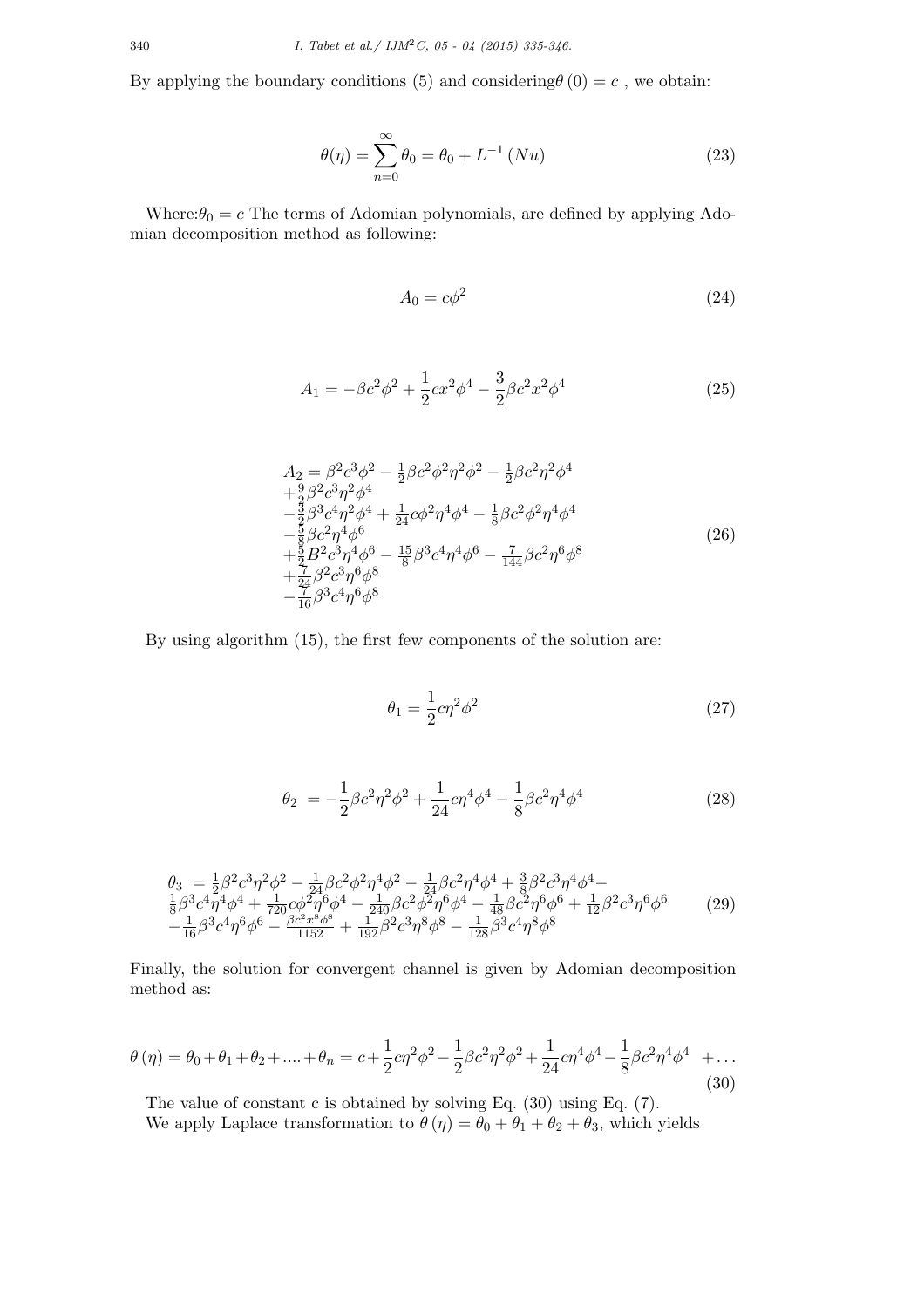$$
\begin{array}{r} -\frac{35 \beta c^2 \phi ^8}{s^9}+\frac{210 \beta ^2 c^3 \phi ^8}{s^9}-\frac{315 \beta ^3 c^4 \phi ^8}{s^9}+\frac{c \phi ^6}{s^7}-\frac{18 \beta c^2 \phi ^6}{s^7}+\frac{60 \beta ^2 c^3 \phi ^6}{s^7}-\frac{45 \beta ^3 c^4 \phi ^6}{s^7}+\frac{c \phi ^4}{s^5}-\frac{3 \beta c^2 \phi ^4}{s^5}+\frac{3 \beta ^2 c^3 \phi ^4}{s^5}+\frac{c \phi ^2}{s^3}-\frac{3 c^2 \phi ^2}{s^3}+\frac{c \phi ^2}{s^3}+\frac{ \beta ^2 c^3 \phi ^2}{s^3}+\frac{c}{s} \end{array}
$$

For the sake of simplicity, let  $s = \frac{1}{n}$  $\frac{1}{\eta}$ , then

$$
-35\beta c^2 \phi^8 \eta^9 + 210\beta^2 c^3 \phi^8 \eta^9 - 315\beta^3 c^4 \phi^8 \eta^9 + c\phi^6 \eta^7 - 18\beta c^2 \phi^6 \eta^7 + 60\beta^2 c^3 \phi^6 \eta^7 - 45\beta^3 c^4 \phi^6 \eta^7 + c\phi^4 \eta^5 - 5\beta c^2 \phi^4 \eta^5 + 9\beta^2 c^3 \phi^4 \eta^5 - 3\beta^3 c^4 \phi^4 \eta^5 + c\phi^2 \eta^3 - \beta c^2 \phi^2 \eta^3 + \beta^2 c^3 \phi^2 \eta^3 + c\eta
$$

Notice that, we can get to the value of *c* by using the shooting method to solve the boundary value problem (4) together the boundary conditions  $(5)$ , $(c = 0.9213147484091304$ <sup>'</sup>,  $\beta = 0.5$  and $\phi = 0.5$ ). Then [5/5] Padé approximate of  $L[\theta(\eta)]$  yields:

$$
\frac{5}{5} = \frac{0.00250221 - 2.50891 \ \eta + 2.01442 \ \eta^2 + 0.164675 \ \eta^3 + 0.571892 \eta^4 - 0.20996 \eta^5}{1 - 1.20 \ (-0.92 + \eta) + 0.79 \ (-0.9 + \eta)^2 - 0.14 \ (-0.92 + \eta)^3 - 0.16 \ (-0.92 + \eta)^4 + 0.136476 \ (-0.92 + \eta)^5}
$$

Recalling= $\frac{1}{s}$ , we obtain [5/5] in terms of s

$$
\frac{5}{5} = \frac{0.00250221 - \frac{2.50891}{s} + \frac{2.01442}{s^2} + \frac{0.164675}{s^3} + \frac{0.571892}{s^4} - \frac{0.20996}{s^5}}{1 - 1.20 \left(-0.92 + \frac{1}{s}\right) + 0.79 \left(-0.9 + \frac{1}{s}\right)^2 - 0.14 \left(-0.92 + \frac{1}{s}\right)^3 - 0.16 \left(-0.92 + \frac{1}{s}\right)^4 + 0.13 \left(-0.92 + \frac{1}{s}\right)^5}
$$

By using inverse Laplace transformation to  $[5/5]$ , we obtain the solution  $\dot{\theta}(\eta)$  by using the after treatment techniquewhich improves the accuracy of the ADM

```
˙θ (η) = (−0.000707271 + 0. i) + 0.274563 e−0.867664 η − (0.0721158
+0.0803442 ie(0.393851 −0.382903 i)η − (0.0721158 − 0.0803442 i) e(0.393851 +0.382903 i)η
+(0.400408 + 0.0736334 \text{ i}) e^{(0.420784 + 0.128103 \text{ i})\eta}+ (0.400408 − 0.0736334 i) e(0.420784 −0.128103i)η
```
## **6. Results**

The results of comparison between Adomian Decomposition Method and Pad approximation PADM solutions with a numerical results is presented in table 1 the case thermal conductivity is constant ( $\beta = 0$  and  $\Psi = 0.55$ ) the results of this analysis are gathered against the obtained by the numerical solution by Runge-Kutta fourth order method . a very good agreement between the results is also observed, which confirms the excellent validity of the PADM.

To better visualize the effectiveness of the analytical technique used, we present In the table 2 the comparison Adomian Decomposition Method and Pad approximation PADM solutions with a numerical solution by Runge-Kutta fourth order method and also comparing the Differential Transformation Method DTM with a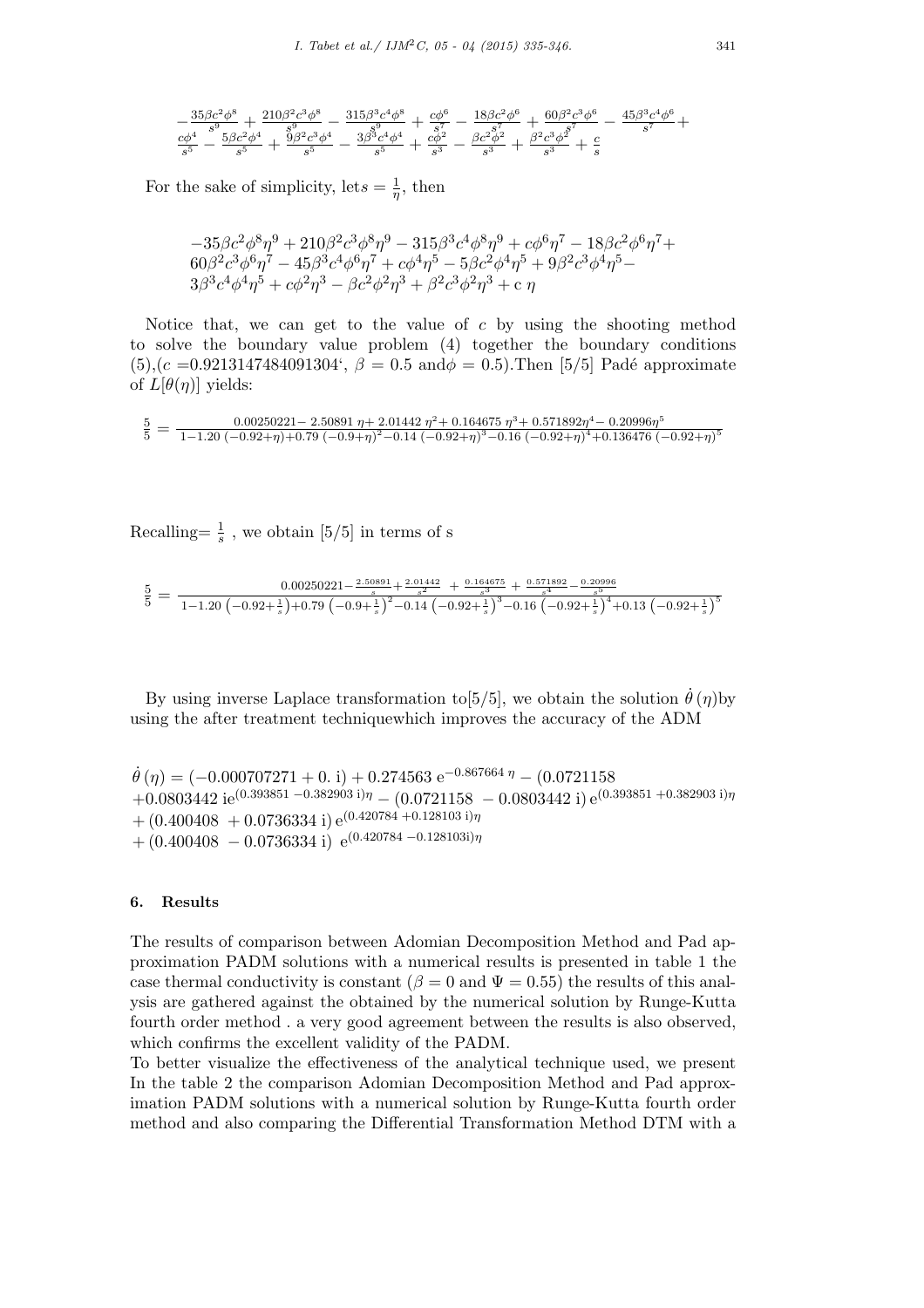Table 1. Comparison between PADM and Numerical Results for temperature Distribution when (*β*=0 and Ψ = 0.55)

|                | Numerical(Nu) | <b>PADM</b>  | <b>ERROR</b>         |
|----------------|---------------|--------------|----------------------|
| $\overline{0}$ | 0.8657248454  | 0.865724851  | $5.6 \times 10^{-9}$ |
| 0.05           | 0.8660522223  | 0.8660522241 | $1.8 \times 10^{-9}$ |
| 0.1            | 0.8670345910  | 0.8670345902 | $8.0\times10^{-9}$   |
| 0.15           | 0.8686726946  | 0.8686726926 | $2.0\times10^{-9}$   |
| 0.2            | 0.8709677708  | 0.8709677700 | $8.0\times10^{-9}$   |
| 0.25           | 0.8739215557  | 0.8739215584 | $2.7\times10^{-9}$   |
| 0.3            | 0.8775362886  | 0.8775362916 | $3.0\times10^{-9}$   |
| 0.35           | 0.8818147002  | 0.8818147034 | $3.2 \times 10^{-9}$ |
| 0.40           | 0.886760026   | 0.8867600296 | $3.6 \times 10^{-9}$ |
| 0.45           | 0.892376007   | 0.8923760104 | $3.4 \times 10^{-9}$ |
| 0.50           | 0.8986668901  | 0.898666893  | $2.9\times10^{-9}$   |
| 0.55           | 0.9056374321  | 0.9056374354 | $3.3 \times 10^{-9}$ |
| 0.60           | 0.9132929055  | 0.9132929092 | $3.7 \times 10^{-9}$ |
| 0.65           | 0.9216391005  | 0.921639104  | $3.5 \times 10^{-9}$ |
| 0.70           | 0.9306823288  | 0.9306823328 | $4.0 \times 10^{-9}$ |
| 0.75           | 0.940429430   | 0.940429434  | $4.0\times10^{-9}$   |
| 0.80           | 0.9508877761  | 0.9508877803 | $4.2 \times 10^{-9}$ |
| 0.85           | 0.9620652764  | 0.9620652806 | $4.2 \times 10^{-9}$ |
| 0.90           | 0.9739703841  | 0.9739703885 | $4.4 \times 10^{-9}$ |
| 0.95           | 0.9866121031  | 0.9866121080 | $4.9 \times 10^{-9}$ |
| 1.00           | 0.9999999948  | 0.9999999999 | $5.1 \times 10^{-9}$ |

Table 2. Values of temperature Distribution by DTM and PADM Method  $(\psi=0.5, \beta=0.2)$ 

| $\beta = 0.2$ and $\Psi = 0.5$ |              |              |                      |                       |  |  |
|--------------------------------|--------------|--------------|----------------------|-----------------------|--|--|
| <b>Numerical</b>               | <b>DTM</b>   | (PADM)       | <b>DTM-NU</b>        | <b>PADM-NU</b>        |  |  |
| (NU)                           |              |              |                      |                       |  |  |
| 0.9034471757                   | 0.9034471796 | 0.9034471644 | $3.9\times10^{-9}$   | $1.1 \times 10^{-8}$  |  |  |
| 0.9036863048                   | 0.9036863060 | 0.9036862908 | $1.2 \times 10^{-9}$ | $1.4 \times 10^{-8}$  |  |  |
| 0.9044037548                   | 0.9044037536 | 0.9044037386 | $1.2 \times 10^{-9}$ | $1.6 \times 10^{-9}$  |  |  |
| 0.9055997311                   | 0.9055997276 | 0.9055997129 | $3.5 \times 10^{-9}$ | $1.8 \times 10^{-8}$  |  |  |
| 0.9072745754                   | 0.9072745703 | 0.9072745559 | $5.1 \times 10^{-9}$ | $1.9\times10^{-8}$    |  |  |
| 0.9094287648                   | 0.9094287601 | 0.9094287460 | $4.7 \times 10^{-9}$ | $1.8 \times 10^{-8}$  |  |  |
| 0.9120629141                   | 0.9120629117 | 0.9120628982 | $2.4 \times 10^{-9}$ | $1.5 \times 10^{-8}$  |  |  |
| 0.9151777745                   | 0.9151777756 | 0.9151777626 | $1.1 \times 10^{-9}$ | $1.1 \times 10^{-8}$  |  |  |
| 0.9187742359                   | 0.9187742374 | 0.9187742251 | $1.5 \times 10^{-9}$ | $1.0 \times 10^{-8}$  |  |  |
| 0.9228533156                   | 0.9228533176 | 0.9228533059 | $2.0 \times 10^{-9}$ | $9.0\times10^{-9}$    |  |  |
| 0.9274161677                   | 0.9274161700 | 0.9274161593 | $2.3 \times 10^{-9}$ | $8.4\times10^{-9}$    |  |  |
| 0.9324640796                   | 0.9324640824 | 0.9324640726 | $2.8 \times 10^{-9}$ | $7.0\times10^{-9}$    |  |  |
| 0.9379984709                   | 0.9379984741 | 0.9379984652 | $3.2 \times 10^{-9}$ | $5.7\times10^{-9}$    |  |  |
| 0.9440208923                   | 0.9440208963 | 0.9440208882 | $4.0\times10^{-9}$   | $4.1 \times 10^{-9}$  |  |  |
| 0.9505330252                   | 0.9505330293 | 0.9505330226 | $4.1 \times 10^{-9}$ | $2.6 \times 10^{-9}$  |  |  |
| 0.9575366796                   | 0.9575366840 | 0.9575366783 | $4.4 \times 10^{-9}$ | $1.3 \times 10^{-9}$  |  |  |
| 0.9650337932                   | 0.9650337981 | 0.9650337933 | $4.9\times10^{-9}$   | $1.0 \times 10^{-10}$ |  |  |
| 0.9730264303                   | 0.9730264355 | 0.9730264320 | $5.2 \times 10^{-9}$ | $1.7 \times 10^{-9}$  |  |  |
| 0.9815167805                   | 0.9815167860 | 0.9815167838 | $5.5 \times 10^{-9}$ | $3.3 \times 10^{-9}$  |  |  |
| 0.9905071567                   | 0.9905071626 | 0.9905071614 | $5.9\times10^{-9}$   | $4.7 \times 10^{-9}$  |  |  |
| 0999999937                     | 0.999999996  | 1.0000000000 | $5.9\times10^{-9}$   | $6.3\times10^{-9}$    |  |  |

numerical solution; in this case the thermal conductivity ( $\beta = 0.2$  and  $\Psi = 0.5$ ), It should be noted that the final results from PADM and DTM are in good agreement with the Runge-Kutta-Fehlberg method which is a well-tested numerical solution.

Figure 2 Illustrate the effect of parameters thermo-geometrics of fin for the temperature variation when the thermal conductivity is constant  $(\beta = 0)$ . This figure display that increasing in the values of thermo-geometric fin parameter produce decrease in values of dimensionless temperature.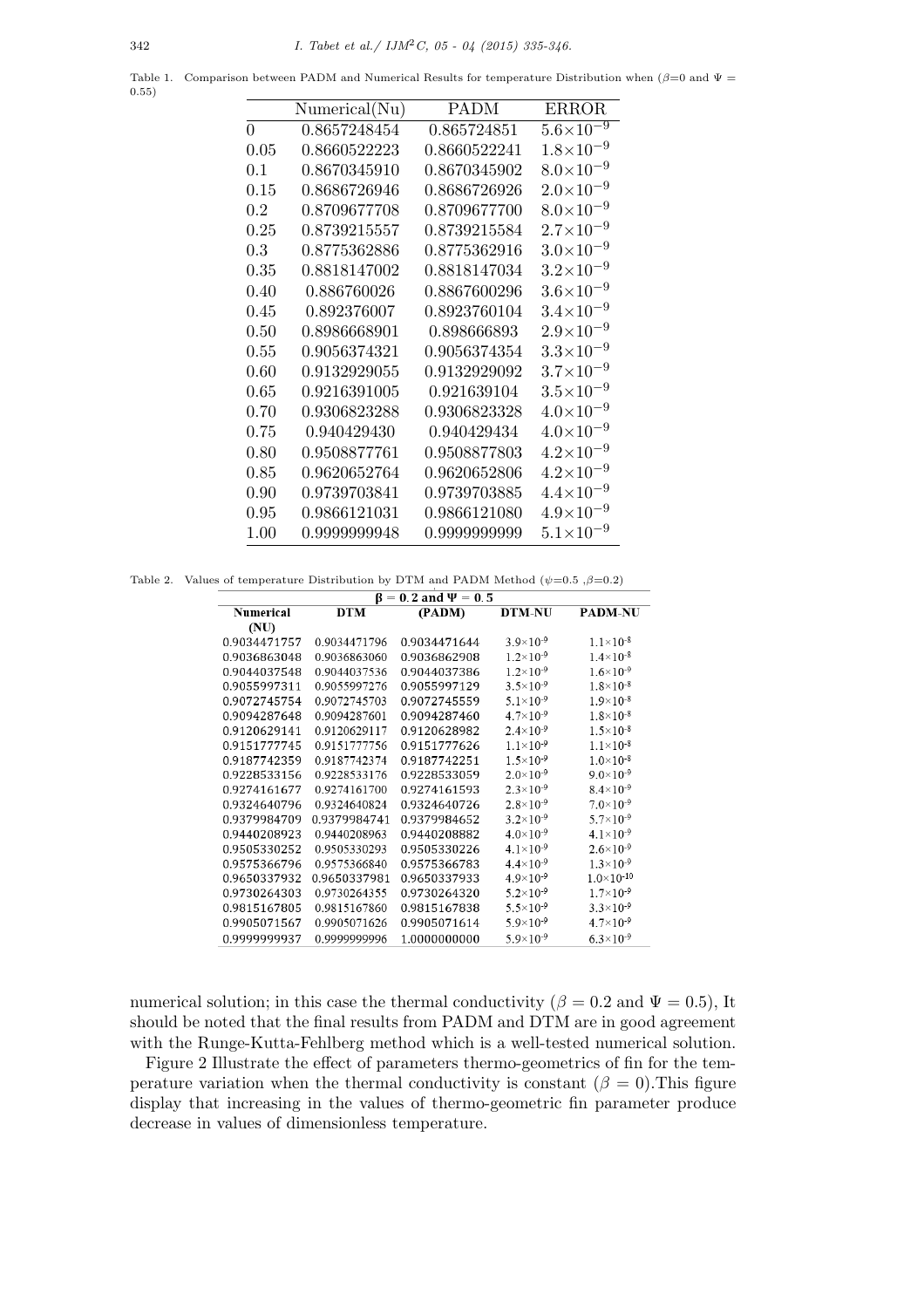Table 3. Constant temperature *θ*(0) for Different Values of Ψ when(*β*=0 and *β*=0.5) (Analytical and numerical results)

| $\beta = 0$ |                | $\beta = 0.5$                                                   |                                                          |  |
|-------------|----------------|-----------------------------------------------------------------|----------------------------------------------------------|--|
| Ψ           |                | $\theta_{\text{Numerical}}(0)$ $\theta_{\text{PADM}}(0)$        | $\theta_{\text{Numerical}}(0)$ $\theta_{\text{PADM}}(0)$ |  |
| $\Omega$    |                | $1.0000000000$ $1.000000000000$ $1.00000000000$ $1.00000000000$ |                                                          |  |
|             | 0.6480542598   |                                                                 | 0.648054273663  0.729675735735  0.729675885432           |  |
|             |                | 0.2658022228 0.265802228834 0.338845479529 0.338845387545       |                                                          |  |
|             | 0.0993279206   |                                                                 | 0.099327927433  0.132792821432  0.132790991254           |  |
|             | 0.0366189869   |                                                                 | 0.036618994101  0.049747705386  0.049747683898           |  |
| 5           | 0.0134752797   |                                                                 | 0.013475289742  0.018408630316  0.018407079100           |  |
|             | 6 0.0049574730 |                                                                 |                                                          |  |



Figure 2. Temperature distribution in convective fins thermo-geometric fin parameter  $(\psi)$  when  $\beta=0$  With PADM method and Ns



Figure 3. Temperature distribution in convective fins with variable thermal conductivity with PADM method and Ns

Figure 3 shows the temperature distributions along the dimension of the surface coil with  $\beta$  ranging from 0.2 to -0.2 are shown in Figure 3(a),3(b) for different the values of parameters thermo-geometrics  $\psi = 0.75$  and  $\psi = 0.25$ , respectively. If the thermal conductivity of material increases with the fin temperature, the values of fin temperature in the axis ( $\xi = 0$ ) with parameters thermo-geometrics ( $\psi = 0.6$ ) and thermal conductivity  $\beta$  (0, 0.5) is shown in table 3.

Figure 4 shows the behavior of the fin efficiency relative to  $\psi$  and  $\beta$ . it's clearly that the fin efficiency increases as the thermal conductivity parameter,*β*increases. To explain the effect of parameter  $\beta$ , we note that while the temperature increases as *β*increases,the PADM results were checked against NS which were in excellent agreement with each other.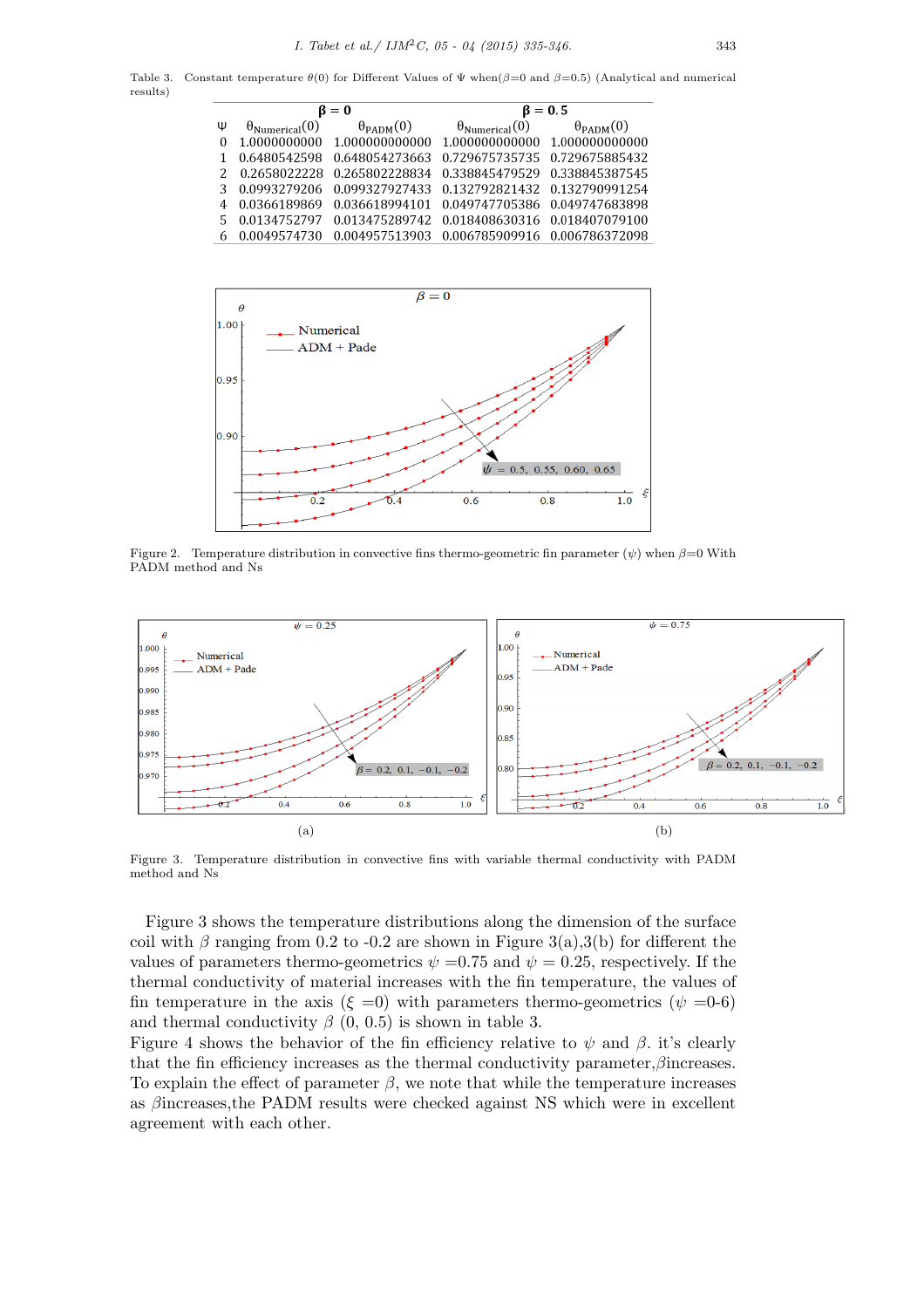

Figure 4. Variation of the fin efficiency with variable thermal conductivity with PADM method and Ns

The Results obtained shown in the figures above for the analytical solution proposed the method Adomian Decomposition and Pad approximation PADM compared with the numerical solution of Runge Kutta method , an excellent agreement in each case, in order to verify the accuracy of analytical technique adopted efficiency, a comparison with other studies is presented in Table 2 ,the results show that our results agree well with the results of the literature, which justifies the applicability, the efficiency and greater precision analytical technique PADM adopted other analytical methods used in articles published previously as the differential transformation method (DTM) [1],a good agreement with the results of our proposed methods(PADM).

# **7. Conclusion**

In this study ,The PADM have been utilized to solve a nonlinear differential equation for the convection of the temperature distribution of a straight fin with the thermal conductivity depends on the temperature is solved for boundary problems. Actual results are then compared with results obtained previously using digital solution by RungeKutta method and articles published previously as the differential transformation method DTM in order to verify the accuracy of the proposed method. Figures and tables clearly show that these methods have good approximations to the solution of this nonlinear equation with high accuracy. After the audit, we analyze the effects of some physical parameters for this problem, such as thermo-setting end geometric and setting the thermal conductivity, the thermal conductivity of fin increase with increasing of average temperature rises.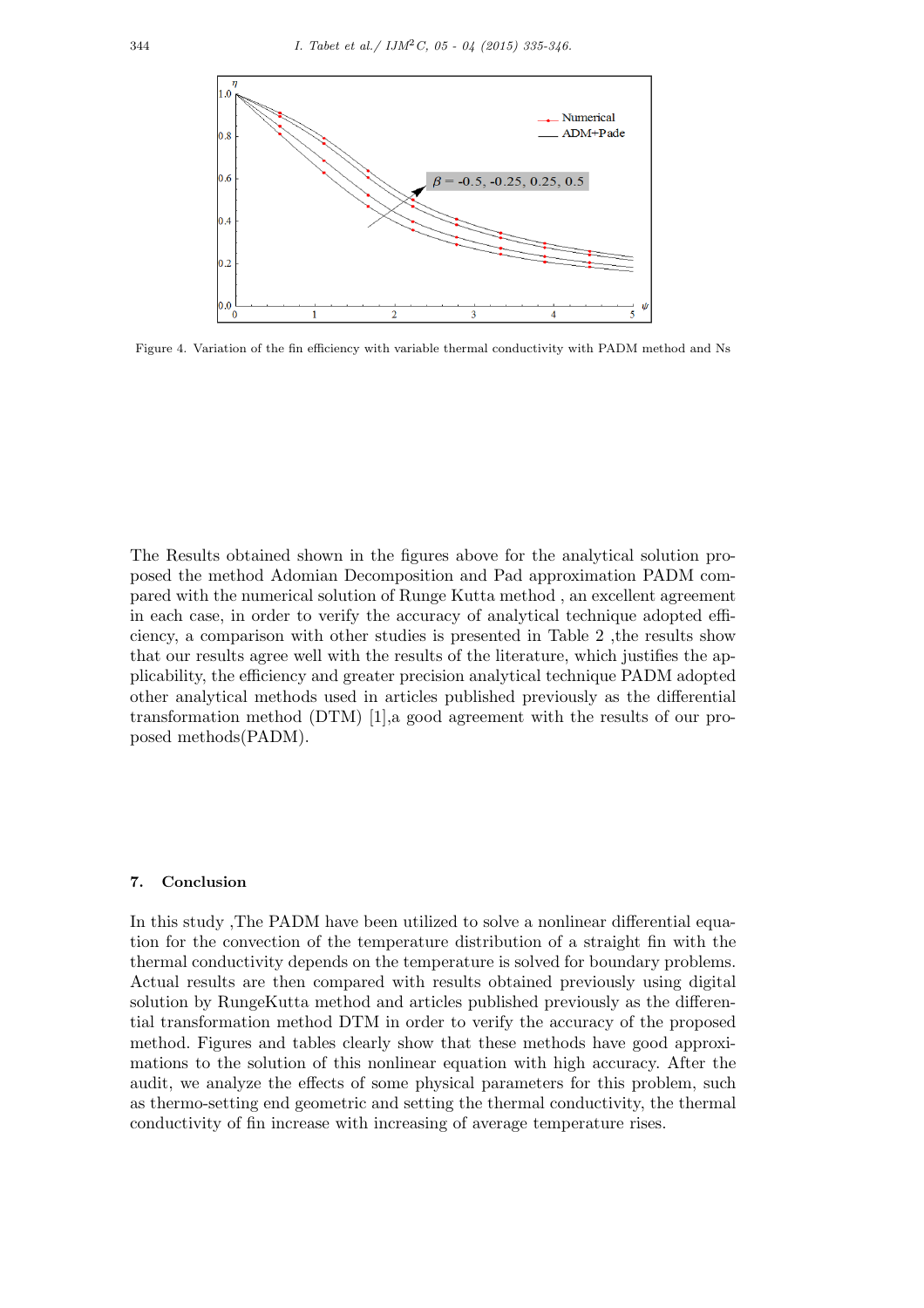#### **8. Nomenclature**

| Cp          | specific heat J $Kg^{-1}k^{-1}$                                          |
|-------------|--------------------------------------------------------------------------|
| h           | Convective heat transfer coefficient W. $M^{-2}k^{-1}$                   |
| $K_a$       | Conductivity W. $M^{-1}k^{-1}$                                           |
| 1           | Fin length M                                                             |
| q           | heat flux $W.M^{-2}$                                                     |
| $\mathbf T$ | Temperature K                                                            |
| Ta          | ambient temperature K                                                    |
| S           | Surface $M^2$                                                            |
| $\eta$      | Fin efficiency                                                           |
| $\xi$       | dimensionless coordinate                                                 |
| Ψ           | thermo-geometricfin parameter                                            |
| $\beta$     | dimensionless parameter describing variation of the thermal conductivity |
| $\theta$    | dimensionless temperature                                                |
| b           | base                                                                     |

#### **References**

- [1] G. Adomian, Solving Frontier Problems of Physics: The Decomposition Method, Kluwer Academic Publishers, Dodrecht, (1994).
- [2] C. Arslanturk, A decomposition method for fin efficiency of convective straight fins with temperaturedependent thermal conductivity, International Communications in Heat and Mass Transfer, **32** (2005) 831-841 .
- G. A. Baker, Jr, Essentials of Pad Approximants , Academic Press, (1975).
- [4] G. A. Baker, Jr and P. R. Graves-Morris, Padb Approximants. Part 1: Basic Theory and Part H: Extensions and Applications G.C. Rota, Ed., Encyclopedia of Mathematics and its Applications, **13** (1981).
- [5] A. H. Bokhari, Adomian Decomposition Method for a Nonlinear Heat Equation with Temperature Dependent Thermal Properties, Hindawi Publishing Corporation Mathematical Problems in Engineering, **12** (2009).
- [6] S. BozkurtCoskun and a. Mehmet, Tar*ı*kAtay,Fin efficiency analysis of convective straight fins with temperature dependent thermal conductivity using variational iteration method,Applied Thermal Engineering, **28** (2008) 2345–2352.
- [7] J. Chisholm, N-variable rational approximants, in: E. Saff and R. Varga, Pad.6 and Rational Approximation:Theory and Applications Academic Press. London, (1977) 23–42.
- [8] A. Cuyt, A comparison of some multivariate Pade approximants, SIAM J. Math. Anal, **14 (l)** (1983) 195–202.
- [9] A. Cuyt, The QD-algorithm and multivariate Pade approximants, Numer. Math, **42** (1983) 259–269.
- [10] A. Cuyt and B. Verdonk, General order Newton-Pade approximants for multivariate functions, Numer. Math, **43** (1984) 293-307.
- [11] J. Della Dora and C. DiCrescenzo, Approximation de Padr-Hermite, in: L. Wuytack, Ed., Padb Approximationand its Applications, Lecture Notes in Mathematics, **765** (1979) 88–115 .
- [12] G. Domairry and M. Fazeli, Homotopy analysis method to determine the fin efficiency of convective straight fins with temperature-dependent thermal conductivity, Communications in Nonlinear Science and Numerical Simulation, **14** (2009) 489–499.
- [13] J. S. Duana, Zhong Wang b, Shou-Zhong Fu b, Temuer Chaolu,Parametrized temperature distribution and efficiency of convective straight fins with temperature-dependent thermal conductivity by a new modified decomposition method, International Journal of Heat and Mass Transfer, **59** (2013) 137–143.
- [14] S. Ezadi and N.Parandin ,An Application of Neural Networks to Solve Ordinary Differential Equations, International Journal of Mathematical Modelling Computations, **3 (3)** (2013) 245-252.
- [15] B. GA, Graves-Morris P. Pade approximates. Part I: Basic theory. Addison-Wesley, (1981).
- [16] B. Ghazanfariand and P. Ebrahimi, Differential Transformation Method For Solving Fuzzy Fractional Heat Equations,International Journal of Mathematical Modelling Computations, **5 (1)** (2015) 81– 89.
- [17] D. F. GriffithsDesmond and J. Higham, Numerical Methods for Ordinary Differential Equations, Springer-Verlag London Limited, (2010).
- [18] A. A. JoneidiaD, D. Ganji. b and M. Babaelahi, differential Transformation Method to determine fin efficiency of convective straight fins with temperature dependent thermal conductivity,International Communications in Heat and Mass Transfer, **36** (2009) 757–762.
- [19] D. B. Kulkarni and M. M. Joglekar, Residue minimization technique to analyze the efficiency of convective straight fins having temperature-dependent thermal conductivity,Applied Mathematics and Computation, **215** (2009) 2184–2191.
- [20] J. H. Lienhard IV and John H. Lienhard V, A Heat Transfer Textbook, Third Edition, (2005).
- [21] C. Lutterodt, A two-dimensional analogue of Pade approximant theory, J. Phys. A, **9** (1974) 1027–